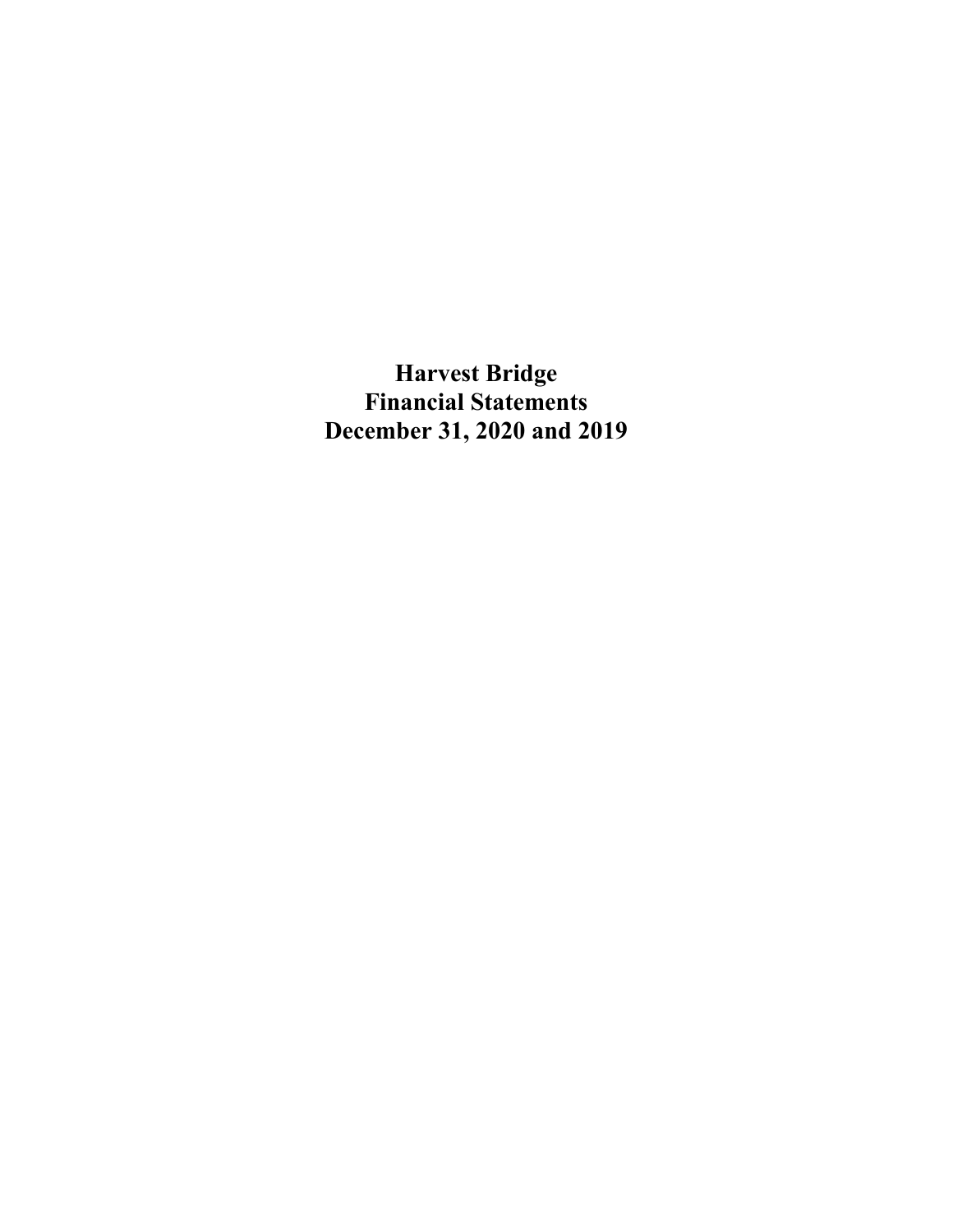# **Harvest Bridge Table of Contents**

### Page No.

| Independent Accountant's Review Report               |          |
|------------------------------------------------------|----------|
| <b>Statements of Financial Position</b>              |          |
| Statement of Activities - December 31, 2020          |          |
| Statement of Activities - December 31, 2019          | 4        |
| Statement of Functional Expenses - December 31, 2020 |          |
| Statement of Functional Expenses - December 31, 2019 | 6        |
| <b>Statements of Cash Flows</b>                      |          |
| Notes to Financial Statements                        | $8 - 12$ |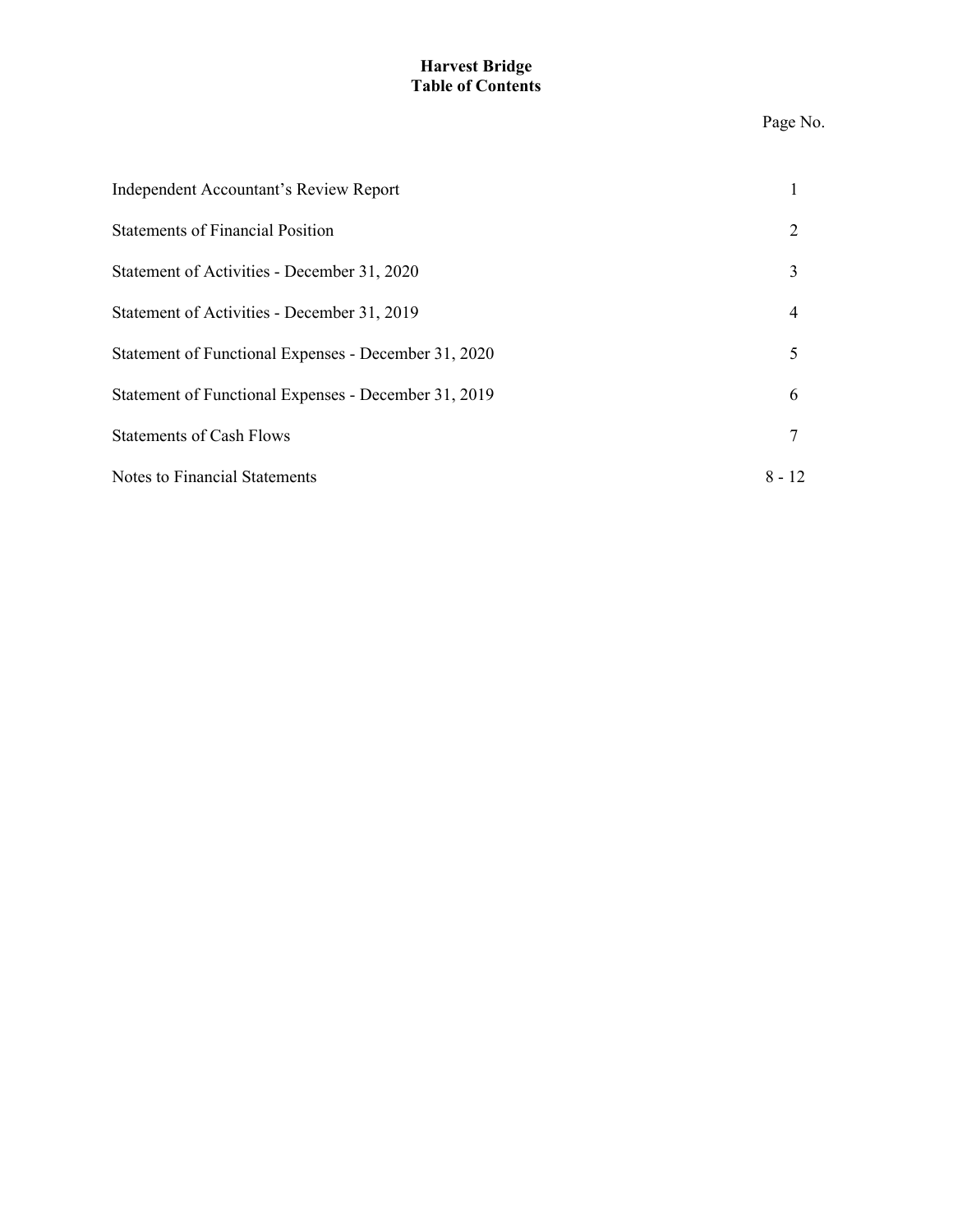# **HOSACK, SPECHT, MUETZEL & WOOD LLP CERTIFIED PUBLIC ACCOUNTANTS 2 PENN CENTER WEST, SUITE 326 PITTSBURGH, PENNSYLVANIA 15276 PHONE - 412-343-9200 FAX - 412-343-9209 HSMW@HSMWCPA.COM WWW.HSMWCPA.COM**

### **Independent Auditor's Review Report**

Board of Directors Harvest Bridge Grove City, Pennsylvania

We have reviewed the accompanying statement of financial position of Harvest Bridge (a non-profit organization) as of December 31, 2020 and 2019 and the related statements of activities, functional expenses and cash flows for the years then ended. A review includes primarily applying analytical procedures to management's financial data and making inquiries of management. A review is substantially less in scope than an audit, the objective of which is the expression of an opinion regarding the financial statements as a whole. Accordingly, we do not express such an opinion.

## **Management's Responsibility for the Financial Statements**

Management is responsible for the preparation and fair presentation of the financial statements in accordance with accounting principles generally accepted in the United States of America and for designing, implementing, and maintaining internal control relevant to the preparation and fair presentation of the financial statements that are free from material misstatement whether due to fraud or error.

### **Accountant's Responsibility**

Our responsibility is to conduct the reviews in accordance with Statements on Standards for Accounting and Review Services issued by the American Institute of Certified Public Accountants. Those standards require us to perform procedures to obtain limited assurance as a basis for reporting whether we are aware of any material modifications that should be made to the financial statements for them to be in accordance with accounting principles generally accepted in the United States of America. We believe that the results of our procedures provide a reasonable basis for our conclusion.

#### **Accountant's Conclusion**

Based on our reviews, we are not aware of any material modifications that should be made to the accompanying financial statements in order for them to be in conformity with accounting principles generally accepted in the United States of America.

Respectfully submitted,

Hosach, Speelt, Murtyl Wood LLP

HOSACK, SPECHT, MUETZEL & WOOD LLP Pittsburgh, Pennsylvania June 2, 2021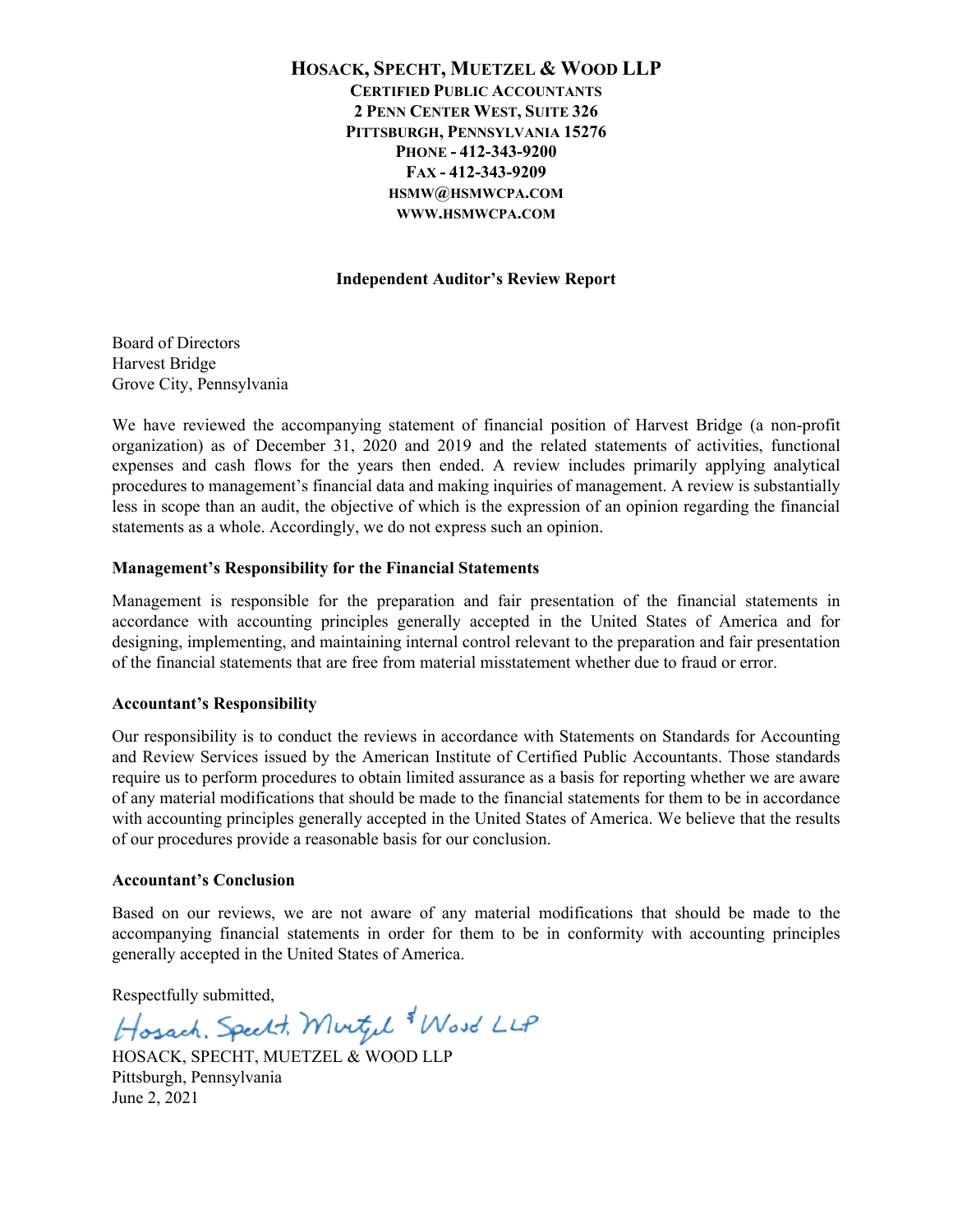# **Harvest Bridge Statements of Financial Position December 31, 2020 and 2019**

|                                   | December 31,         |              |  |  |
|-----------------------------------|----------------------|--------------|--|--|
|                                   | 2020                 | 2019         |  |  |
| <b>ASSETS</b>                     |                      |              |  |  |
| <b>Current Assets</b>             |                      |              |  |  |
| Cash                              | \$<br>147,814        | \$<br>83,363 |  |  |
| <b>Contributions Receivable</b>   | 17,841               | 29,058       |  |  |
| <b>TOTAL ASSETS</b>               | 165,655              | 112,421      |  |  |
| <b>LIABILITIES AND NET ASSETS</b> |                      |              |  |  |
| Liabilities                       |                      |              |  |  |
| <b>Accounts Payable</b>           | $\mathcal{S}$<br>401 | 382<br>\$    |  |  |
| Net Assets                        |                      |              |  |  |
| <b>Without Donor Restriction</b>  | 138,426              | 79,117       |  |  |
| <b>With Donor Restriction</b>     | 26,828               | 32,922       |  |  |
| <b>Total Net Assets</b>           | 165,254              | 112,039      |  |  |
| TOTAL LIABILITIES AND NET ASSETS  | 165,655              | 112,421      |  |  |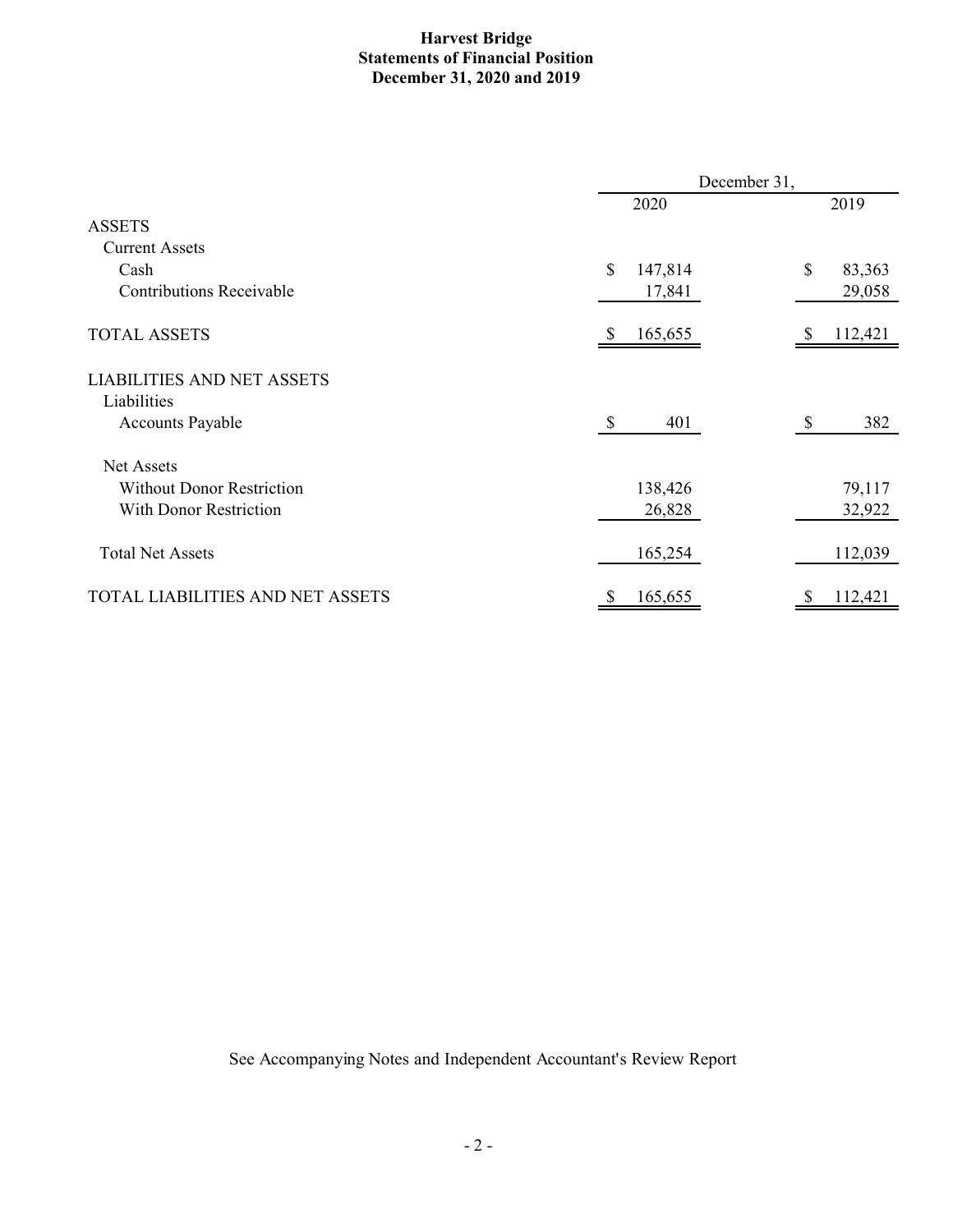# **Harvest Bridge Statement of Activities Year Ended December 31, 2020**

|                                       | <b>Without Donor</b><br>Restriction | With Donor<br>Restriction<br>Totals |                         |
|---------------------------------------|-------------------------------------|-------------------------------------|-------------------------|
| Support                               |                                     |                                     |                         |
| Contributions                         | \$<br>272,993                       | 250,205<br>\$                       | $\mathbb{S}$<br>523,198 |
| Grants                                |                                     | 22,900                              | 22,900                  |
| Other Income                          | 309                                 |                                     | 309                     |
| Net Assets Released from Restrictions | 279,199                             | (279, 199)                          |                         |
| <b>Total Support</b>                  | 552,501                             | (6,094)                             | 546,407                 |
| Expenses                              |                                     |                                     |                         |
| Program Services                      |                                     |                                     |                         |
| <b>Mission Programs</b>               | 397,242                             |                                     | 397,242                 |
| General and Administrative            | 57,498                              |                                     | 57,498                  |
| Fundraising                           | 38,452                              |                                     | 38,452                  |
| <b>Total Expenses</b>                 | 493,192                             |                                     | 493,192                 |
| Changes in Net Assets                 | 59,309                              | (6,094)                             | 53,215                  |
| Net Assets - January 1, 2020          | 79,117                              | 32,922                              | 112,039                 |
| Net Assets - December 31, 2020        | 138,426<br>S                        | 26,828<br>S                         | 165,254<br>S            |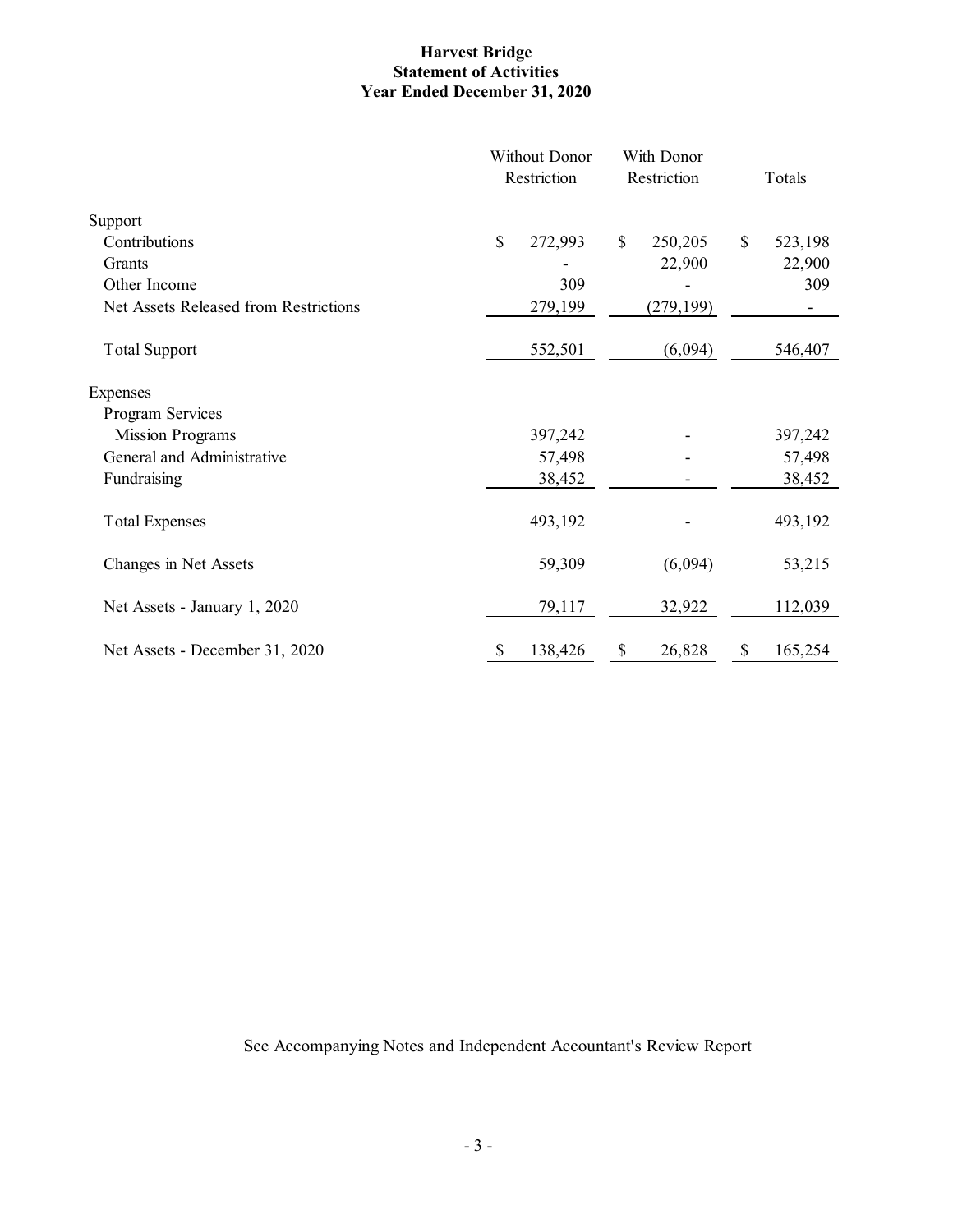# **Harvest Bridge Statement of Activities Year Ended December 31, 2019**

|                                       | <b>Without Donor</b><br>Restriction |              | With Donor<br>Restriction | Totals        |
|---------------------------------------|-------------------------------------|--------------|---------------------------|---------------|
| Support                               |                                     |              |                           |               |
| Contributions                         | \$<br>170,909                       | $\mathbb{S}$ | 294,989                   | \$<br>465,898 |
| Other Income                          | 242                                 |              |                           | 242           |
| Net Assets Released from Restrictions | 307,752                             |              | (307, 752)                |               |
| <b>Total Support</b>                  | 478,903                             |              | (12,763)                  | 466,140       |
| Expenses                              |                                     |              |                           |               |
| Program Services                      |                                     |              |                           |               |
| <b>Mission Programs</b>               | 322,686                             |              |                           | 322,686       |
| General and Administrative            | 54,991                              |              |                           | 54,991        |
| Fundraising                           | 58,921                              |              |                           | 58,921        |
| <b>Total Expenses</b>                 | 436,598                             |              |                           | 436,598       |
| Changes in Net Assets                 | 42,305                              |              | (12,763)                  | 29,542        |
| Net Assets - January 1, 2019          | 36,812                              |              | 45,685                    | 82,497        |
| Net Assets - December 31, 2019        | \$<br>79,117                        | \$           | 32,922                    | \$<br>112,039 |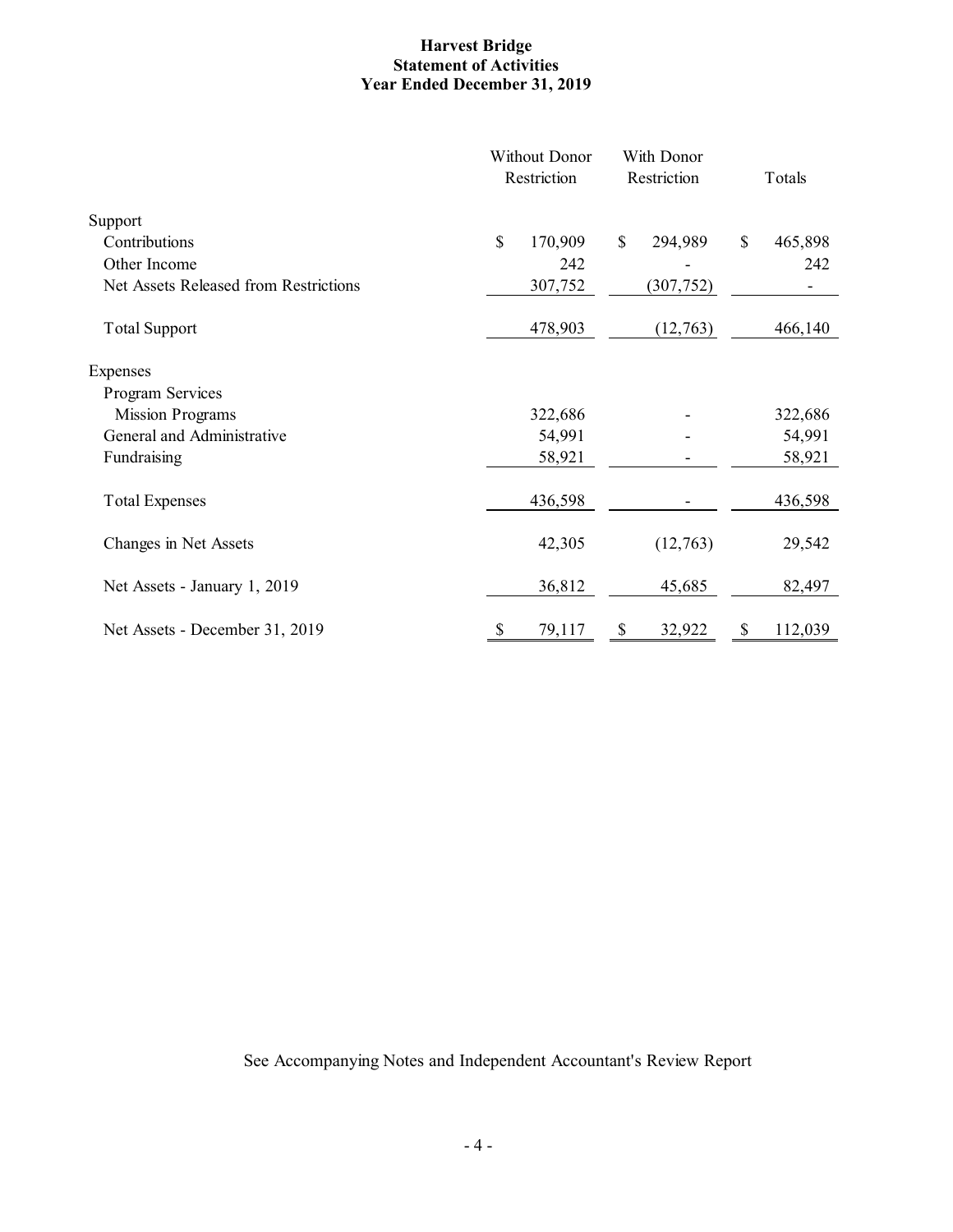# **Harvest Bridge Statement of Functional Expenses Year Ended December 31, 2020**

|                            |                           | Total           | General        |             | Total       |               |
|----------------------------|---------------------------|-----------------|----------------|-------------|-------------|---------------|
|                            | Mission                   | Program         | and            |             | Support     | Total         |
|                            | Programs                  | <b>Services</b> | Administrative | Fundraising | Services    | Expenses      |
| Grants                     | 341,274<br>$\mathbb{S}^-$ | 341,274<br>\$   | $\mathbb{S}$   | \$          | \$          | 341,274<br>S. |
| Wages                      | 46,706                    | 46,706          | 34,758         | 27,155      | 61,913      | 108,619       |
| Payroll Taxes and Benefits | 4,479                     | 4,479           | 3,333          | 2,604       | 5,937       | 10,416        |
| Short-Term Trips           | 2,114                     | 2,114           |                |             |             | 2,114         |
| Office Expense             | 603                       | 603             | 8,254          | 350         | 8,604       | 9,207         |
| <b>Bank and Wire Fees</b>  |                           |                 | 7,399          |             | 7,399       | 7,399         |
| Direct Mail/Marketing      |                           |                 |                | 5,241       | 5,241       | 5,241         |
| Special Events             |                           |                 |                | 1,899       | 1,899       | 1,899         |
| Postage and Shipping       | 451                       | 451             | 336            | 263         | 599         | 1,050         |
| Printing                   | 1,095                     | 1,095           | 815            | 637         | 1,452       | 2,547         |
| Insurance                  |                           |                 | 1,641          |             | 1,641       | 1,641         |
| Supplies                   | 520                       | 520             | 387            | 303         | 690         | 1,210         |
| Licenses and Registrations |                           |                 | 575            |             | 575         | 575           |
|                            | 397,242                   | 397,242<br>S.   | 57,498         | 38,452      | 95,950<br>S | 493,192<br>S. |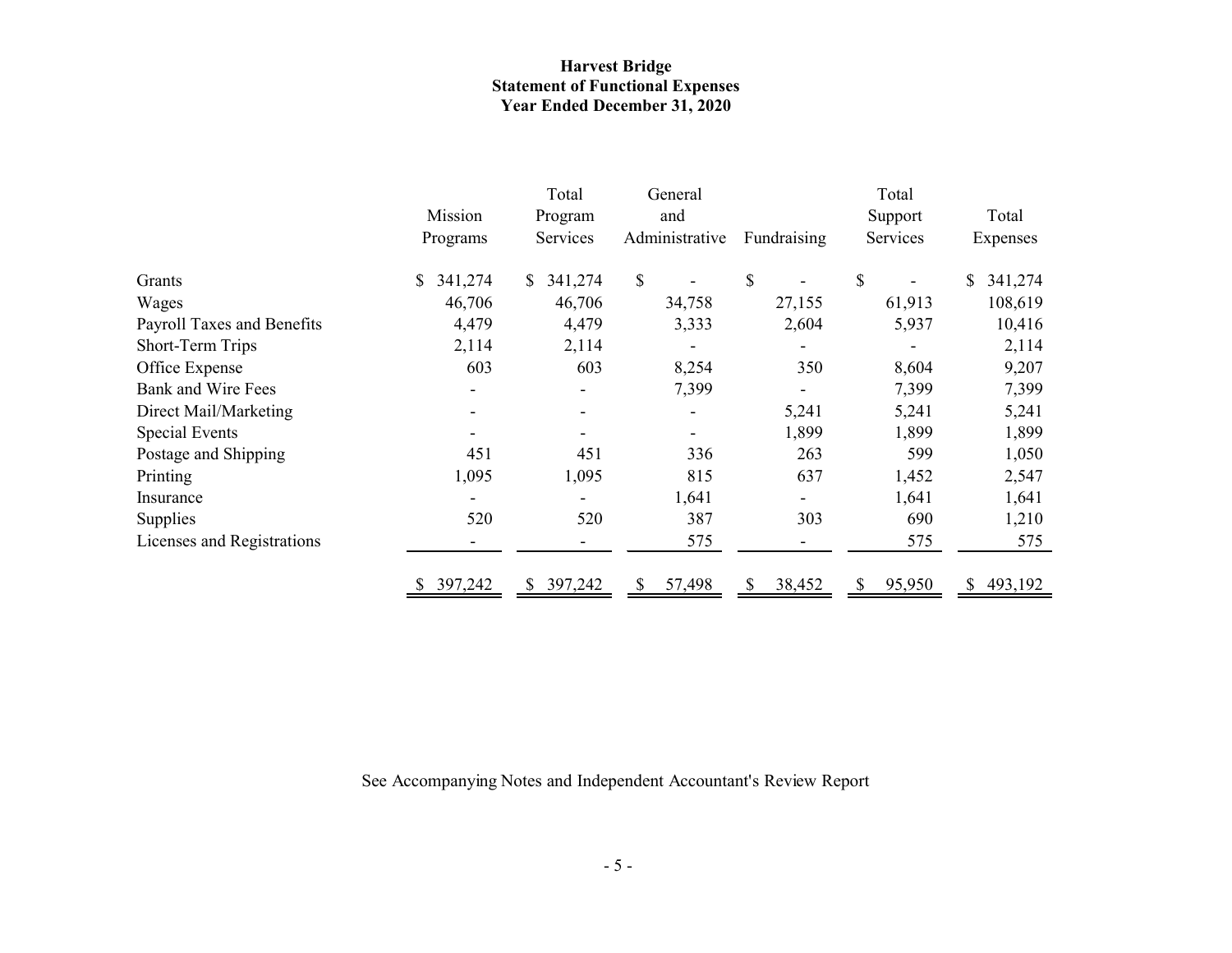# **Harvest Bridge Statement of Functional Expenses Year Ended December 31, 2019**

|                                    |               | Total          | General        |             | Total                   |               |  |
|------------------------------------|---------------|----------------|----------------|-------------|-------------------------|---------------|--|
|                                    | Mission       | and<br>Program |                |             | Total                   |               |  |
|                                    | Programs      | Services       | Administrative | Fundraising | Services                | Expenses      |  |
| Grants                             | \$<br>247,685 | 247,685<br>S.  | \$             | \$          | \$                      | 247,685<br>\$ |  |
| Wages                              | 60,044        | 60,044         | 33,216         | 34,493      | 67,709                  | 127,753       |  |
| Payroll Taxes and Benefits         | 7,078         | 7,078          | 3,915          | 4,066       | 7,981                   | 15,059        |  |
| Short-Term Trips                   | 6,232         | 6,232          |                |             |                         | 6,232         |  |
| Office Expense                     | 201           | 201            | 7,827          | 115         | 7,942                   | 8,143         |  |
| Bank and Wire Fees                 |               |                | 5,704          |             | 5,704                   | 5,704         |  |
| Direct Mail/Marketing              |               |                |                | 1,292       | 1,292                   | 1,292         |  |
| <b>Special Events</b>              |               |                |                | 18,025      | 18,025                  | 18,025        |  |
| Training, Seminars and Conferences |               |                |                | 99          | 99                      | 99            |  |
| Postage and Shipping               | 1,150         | 1,150          | 636            | 661         | 1,297                   | 2,447         |  |
| Printing                           | 231           | 231            | 128            | 133         | 261                     | 492           |  |
| Insurance                          |               |                | 3,329          |             | 3,329                   | 3,329         |  |
| Supplies                           | 65            | 65             | 36             | 37          | 73                      | 138           |  |
| Licenses and Registrations         |               |                | 200            |             | 200                     | 200           |  |
|                                    | 322,686       | 322,686<br>S.  | 54,991<br>S    | 58,921<br>S | 113,912<br>$\mathbb{S}$ | 436,598<br>S. |  |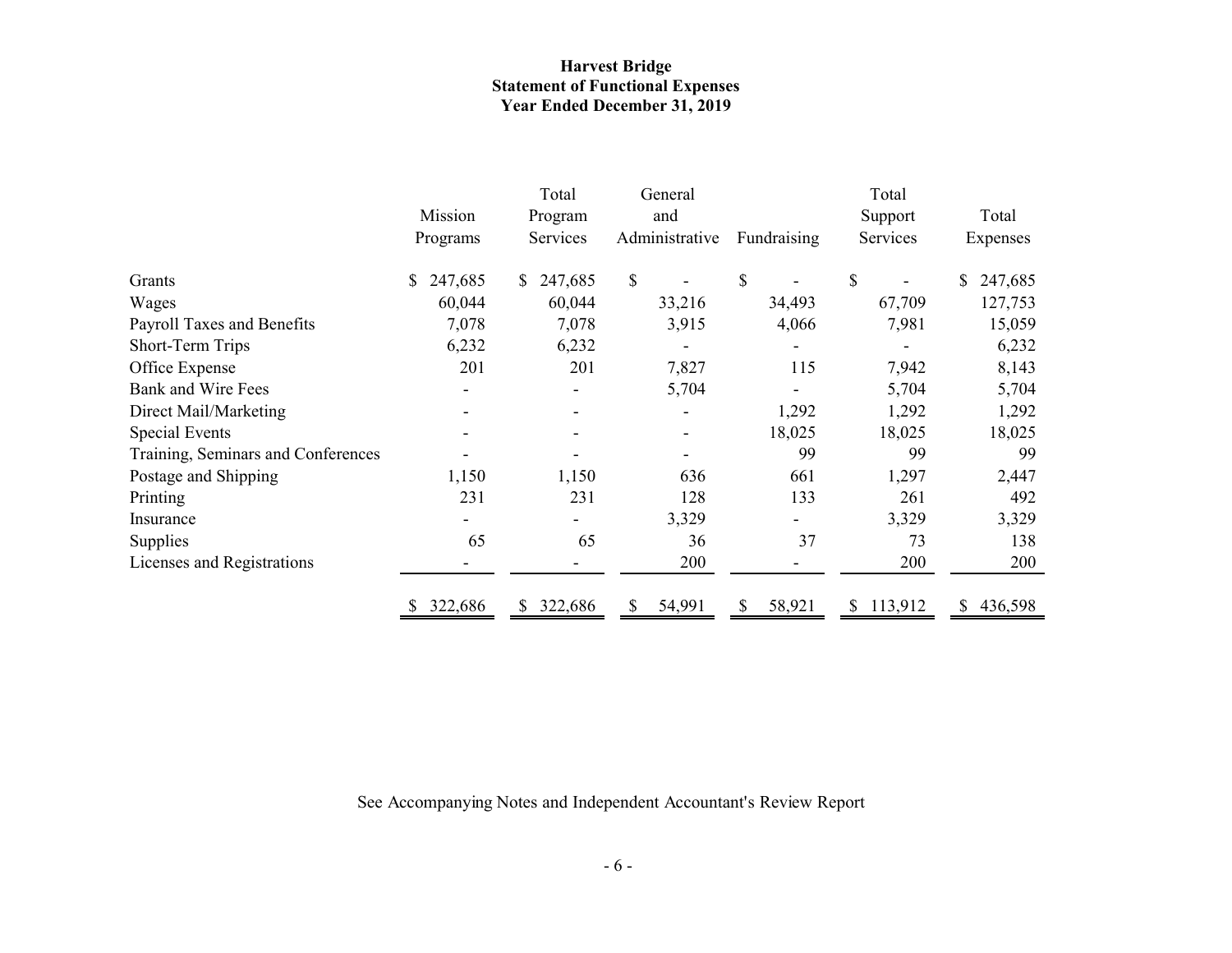## **Harvest Bridge Statements of Cash Flows Years Ended December 31, 2020 and 2019**

|                                                              | December 31, |         |  |    |         |
|--------------------------------------------------------------|--------------|---------|--|----|---------|
|                                                              |              | 2020    |  |    | 2019    |
| Operations                                                   |              |         |  |    |         |
| Increase in Net Assets                                       | \$           | 53,215  |  | \$ | 29,542  |
| Adjustments to Reconcile Increase in Net Assets              |              |         |  |    |         |
| to Net Cash Provided by Operating Activities                 |              |         |  |    |         |
| Decrease in Contributions Receivable                         |              | 11,217  |  |    | 12,108  |
| Increase (Decrease) in Accounts Payable and Accrued Expenses |              | 19      |  |    | (2,932) |
| Net Cash Provided by Operating Activities                    |              | 64,451  |  |    | 38,718  |
| Net Increase in Cash                                         |              | 64,451  |  |    | 38,718  |
| Cash - Beginning of Year                                     |              | 83,363  |  |    | 44,645  |
| Cash - End of Year                                           |              | 147,814 |  |    | 83,363  |
|                                                              |              |         |  |    |         |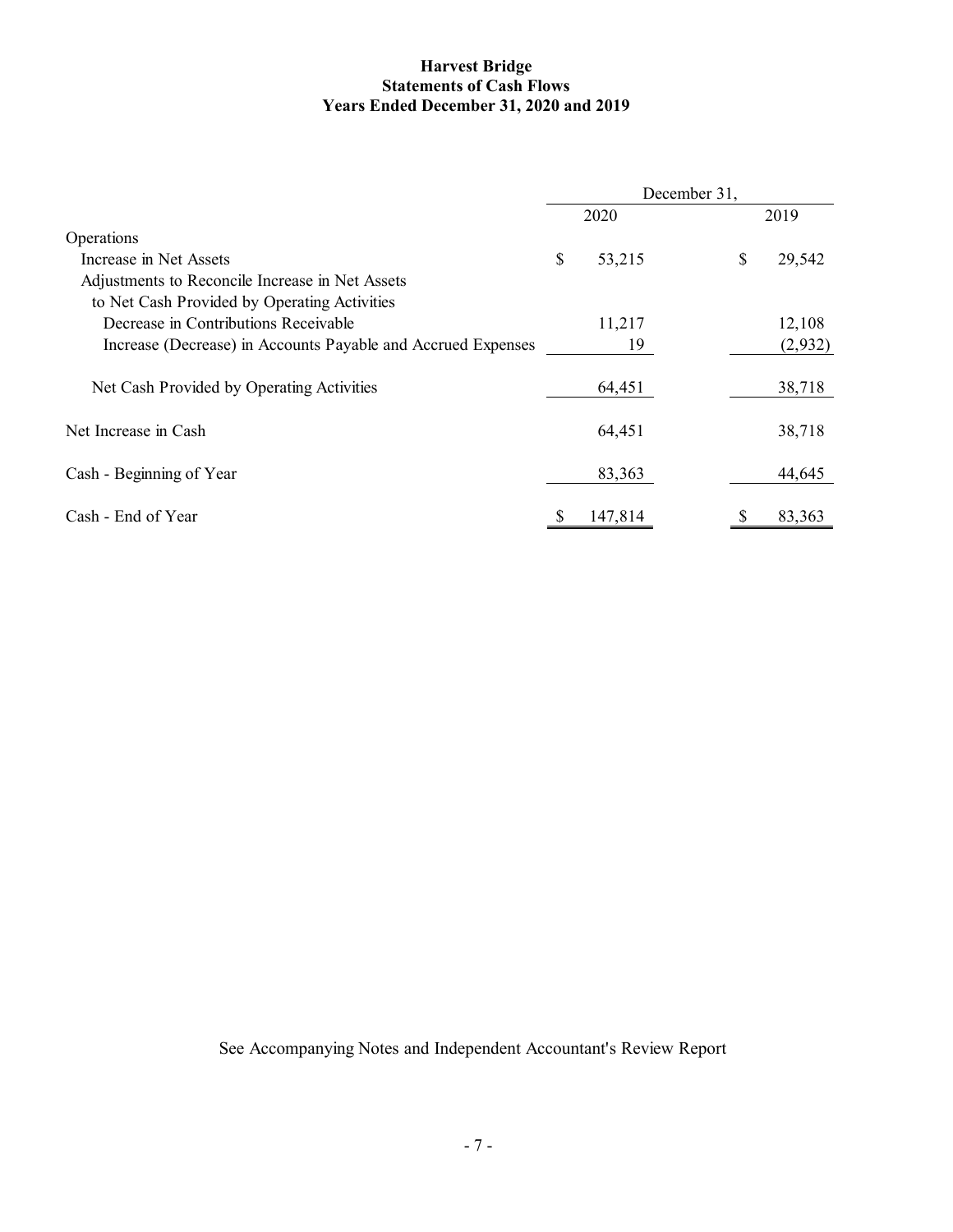### **Note 1 - Nature of Operations**

Harvest Bridge (the Organization) is a not-for-profit corporation located in Grove City, Pennsylvania. The Organization's mission is to equip South Asian Christians to serve their communities more effectively. With the Organization's assistance, people and their communities in South Asia are transformed by the love of Christ.

Harvest Bridge works closely with other organizations in the design, implementation, monitoring and reporting of projects which align with the Organization's mission.

### **Note 2 - Summary of Significant Accounting Policies**

A. Basis of Accounting

The financial statements of the Organization have been prepared on the accrual basis of accounting in accordance with generally accepted accounting principles.

B. Basis of Presentation

Financial statement presentations follow the recommendations of the Financial Accounting Standards Board in its Financial Accounting Standards Codification (ASC 958) *Not-for-Profit Entities*. Under ASC 958, the Organization is required to report information regarding its financial position and activities according to two classes of net assets: with donor restrictions and without donor restrictions. Accordingly, the net assets of the Organization are classified and reported as follows:

#### Net Assets Without Donor Restrictions

Net assets without donor restrictions are resources available to support operations. The only limits on the use of these net assets are the broad limits resulting from the nature of the organization, the environment in which it operates, the purposes specified in its corporate documents and its application for tax-exempt status, and any limits resulting from contractual agreements with creditors and others that are entered into in the course of its operations.

#### Net Assets With Donor Restrictions

Net assets with donor restrictions are resources that are restricted by a donor for use for a particular purpose or in a particular future period. Some donor-imposed restrictions are temporary in nature, and the restriction will expire when the resources are used in accordance with the donor's instructions or when the stipulated time has passed. Other donor-imposed restrictions are perpetual in nature; the Organization must continue to use the resources in accordance with the donor's instructions.

The Organization's unspent contributions are included in this class if the donor limited their use.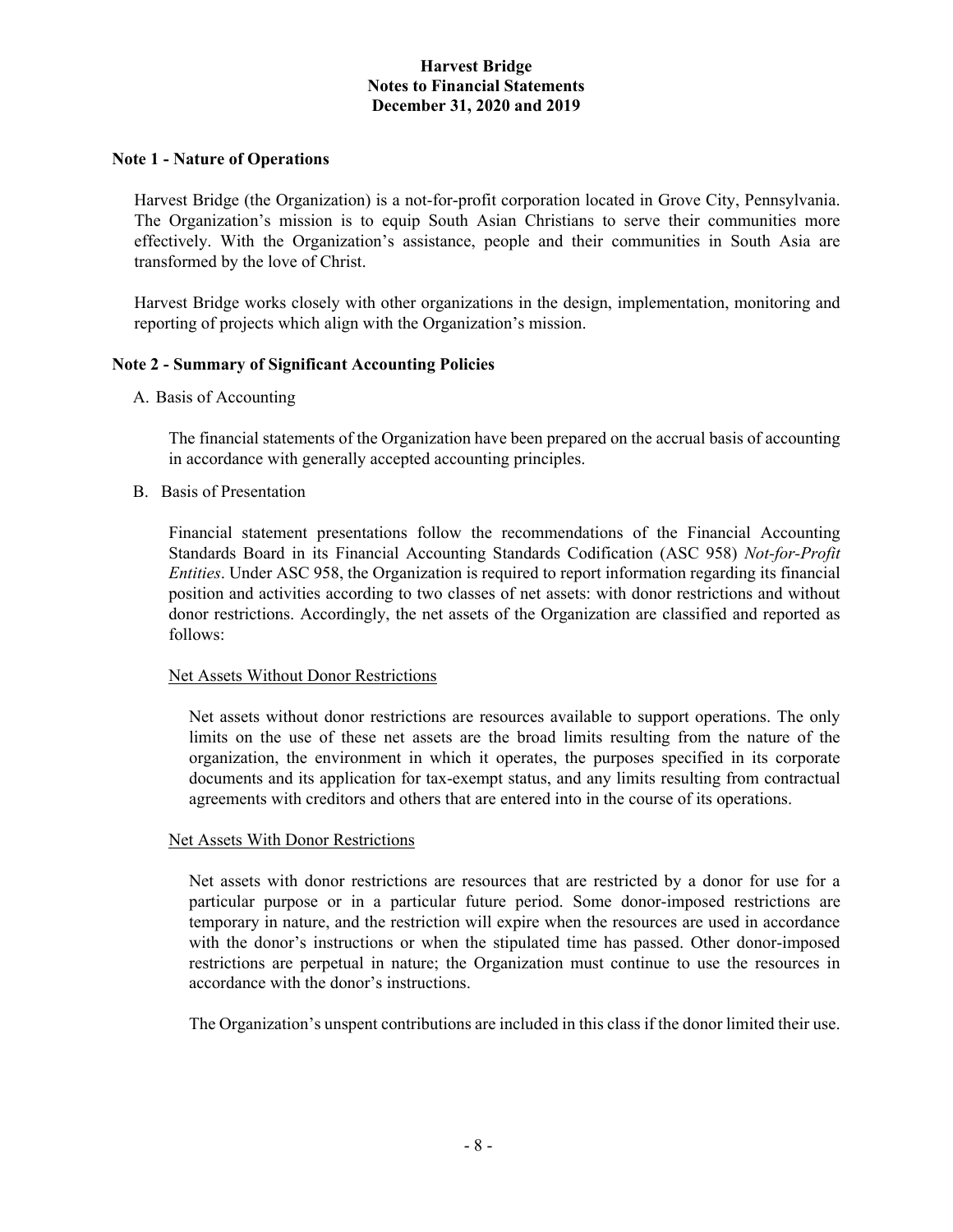When a donor's restriction is satisfied, either by using the resources in the manner specified by the donor or by the passage of the time, the expiration of the restriction is reported in the financial statements by reclassifying the net assets from net assets with donor restrictions to net assets without donor restrictions.

# C. Use of Estimates

 The preparation of financial statements in conformity with generally accepted accounting principles in the United States of America requires management to make estimates and assumptions. These estimates and assumptions affect the reported amounts of assets and liabilities and disclosure of contingent assets and liabilities at the dates of the financial statements and the reported amounts of revenues and expenses during the reporting periods. Actual results could differ from those estimates.

D. Support

Contributions received are recorded as without donor restrictions or with donor restrictions, depending on the existence and/or nature of any donor restrictions.

When a restriction expires (that is when a stipulated time restriction ends or a purpose restriction is accomplished), net assets with donor restrictions are reclassified to net assets without donor restrictions and reported in the statement of activities as net assets released from restrictions. Expenses are reported as decreases in net assets without donor restrictions.

E. Income Taxes

The Organization is exempt from federal income taxes under Section  $501(c)(3)$  of the Internal Revenue Code.

 Accounting principles generally accepted in the United States of America require the Organization's management to evaluate tax positions taken by the Organization and recognize a tax liability (or asset) if the Organization has taken a position that is uncertain. An uncertain position is defined as one in which there is a 50% or greater likelihood that the position will not be sustained upon examination by a taxing authority. Management has analyzed the tax positions taken by the Organization and has concluded that as of December 31, 2020 and 2019, there are no uncertain tax positions taken or expected to be taken. The Organization has recognized no interest or penalties related to uncertain tax positions. The Organization is subject to routine audits by taxing jurisdictions; however, there are currently no audits for any tax periods in progress. Management believes the Organization is no longer subject to income tax examinations for years prior to 2017.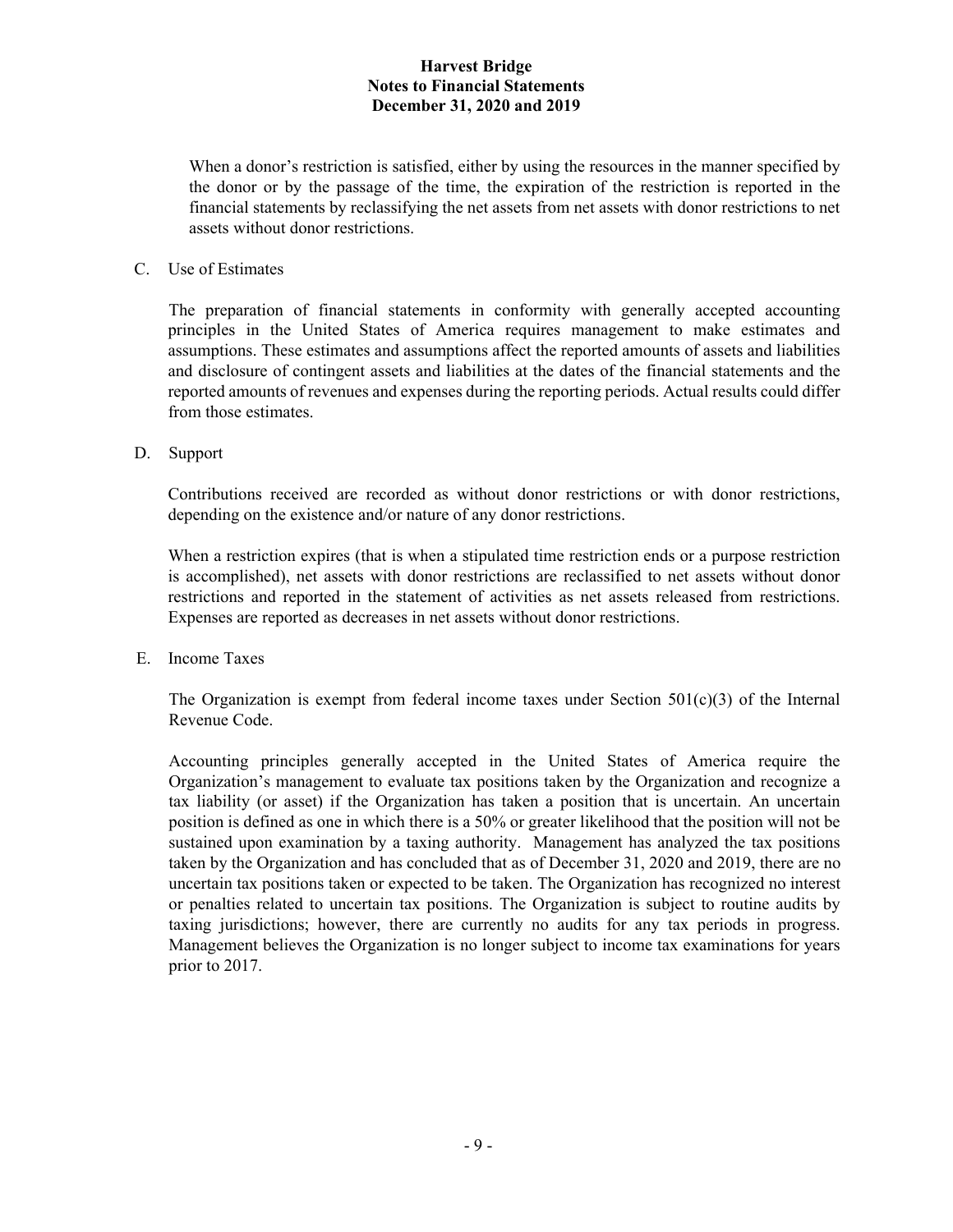## **Note 3 - Functional Allocation of Expense**

The costs of providing the various programs and other activities have been summarized on a functional basis in the statement of activities. Accordingly, certain costs have been allocated among the programs and supporting services benefitted. The expenses that are allocated primarily include wages, payroll taxes and benefits, which are allocated on the basis of estimates of time and effort.

# **Note 4 - Concentration of Risk**

The Organization maintains cash balances in banks which are insured by the Federal Deposit Insurance Corporation for up to \$250,000. At December 31, 2020 and 2019, all of the Organization's cash balances were insured.

## **Note 5 - Restrictions on Net Assets**

Net assets with donor restrictions are available for the following purposes as of:

|                                               |   | December 31, 2020 | December 31, 2019 |  |  |
|-----------------------------------------------|---|-------------------|-------------------|--|--|
| Support for Pastors                           | S | 14,121            | 20,173<br>S       |  |  |
| Women's Empowerment                           |   | 10,111            |                   |  |  |
| <b>Bibles for South Asian Christians</b>      |   |                   | 5,188             |  |  |
| Community Development and Poverty Alleviation |   | $\overline{a}$    | 2,804             |  |  |
| Ministry                                      |   | 1,220             | 2,715             |  |  |
| Child Sponsorship                             |   | 23                | 1,298             |  |  |
| Other                                         |   | 1,353             | 744               |  |  |
|                                               |   | 26,828            | 32,922            |  |  |

## **Note 6 - Liquidity and Availability**

Financial assets available for general expenditure, that is, without donor or other restrictions limiting their use, within one year of December 31, 2020, are:

Financial Assets:

| Cash<br>Contributions Receivable                                                                       | 147,814<br>17,841 |
|--------------------------------------------------------------------------------------------------------|-------------------|
| <b>Total Financial Assets</b>                                                                          | 165,655           |
| Less: Financial assets held to meet donor-imposed Restrictions:<br>Donor-Restricted Funds (See Note 5) | (26,828)          |
| Amount Available for General Expenditures within One Year                                              | 138,827           |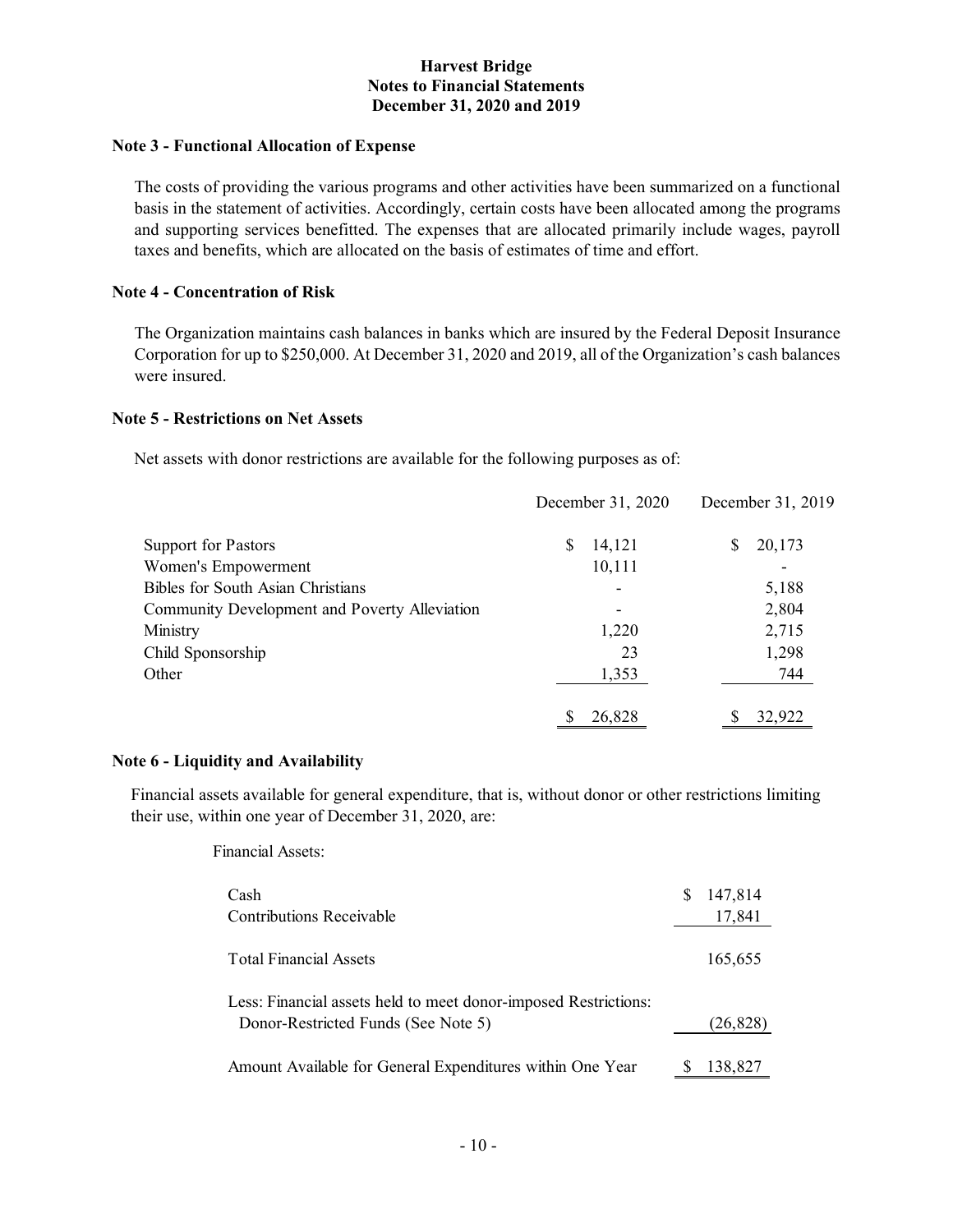As shown above, the Organization has \$138,827 available to cover general expenditures within one year. Furthermore, the Organization operates with a balanced budget and anticipates collecting sufficient revenue to cover general expenditures not covered by donor-restricted resources. It should also be noted that grant expenditures are typically not authorized until contributions are received. Thus, the Organization has available funds to cover any short-term cash needs.

## **Note 7 - Grants**

 During the year ended December 31, 2020, the grants of \$341,274 as shown in the statement of functional expenses were for the following purposes:

| Church Planting and Evangelism  | S | 178,928 |
|---------------------------------|---|---------|
| Relief and Development Projects |   | 114,057 |
| Child Sponsorship               |   | 23,445  |
| Other Children's Programs       |   | 13,024  |
| Pastor Education                |   | 2,080   |
| Gypsy and Tribal Outreach       |   | 7,808   |
| Social Enterprise               |   | 1,932   |
|                                 |   |         |
|                                 |   | 341,274 |

 During the year ended December 31, 2019, the grants of \$247,685 as shown in the statement of functional expenses were for the following purposes:

| Church Planting and Evangelism  | 158,410 |
|---------------------------------|---------|
| Relief and Development Projects | 41,007  |
| Other Children's Programs       | 12,042  |
| Child Sponsorship               | 16,295  |
| <b>Pastor Education</b>         | 5,583   |
| Gypsy and Tribal Outreach       | 11,045  |
| Social Enterprise               | 3,303   |
|                                 |         |
|                                 | 247,685 |

## **Note 8 - Concentrations**

 During the years ended December 31, 2020 and 2019, the Organization received approximately 34% of its total support from two contributors. A significant reduction in the level of such support, if this were to occur, may have an adverse effect on the Organization's ability to continue its program and activities.